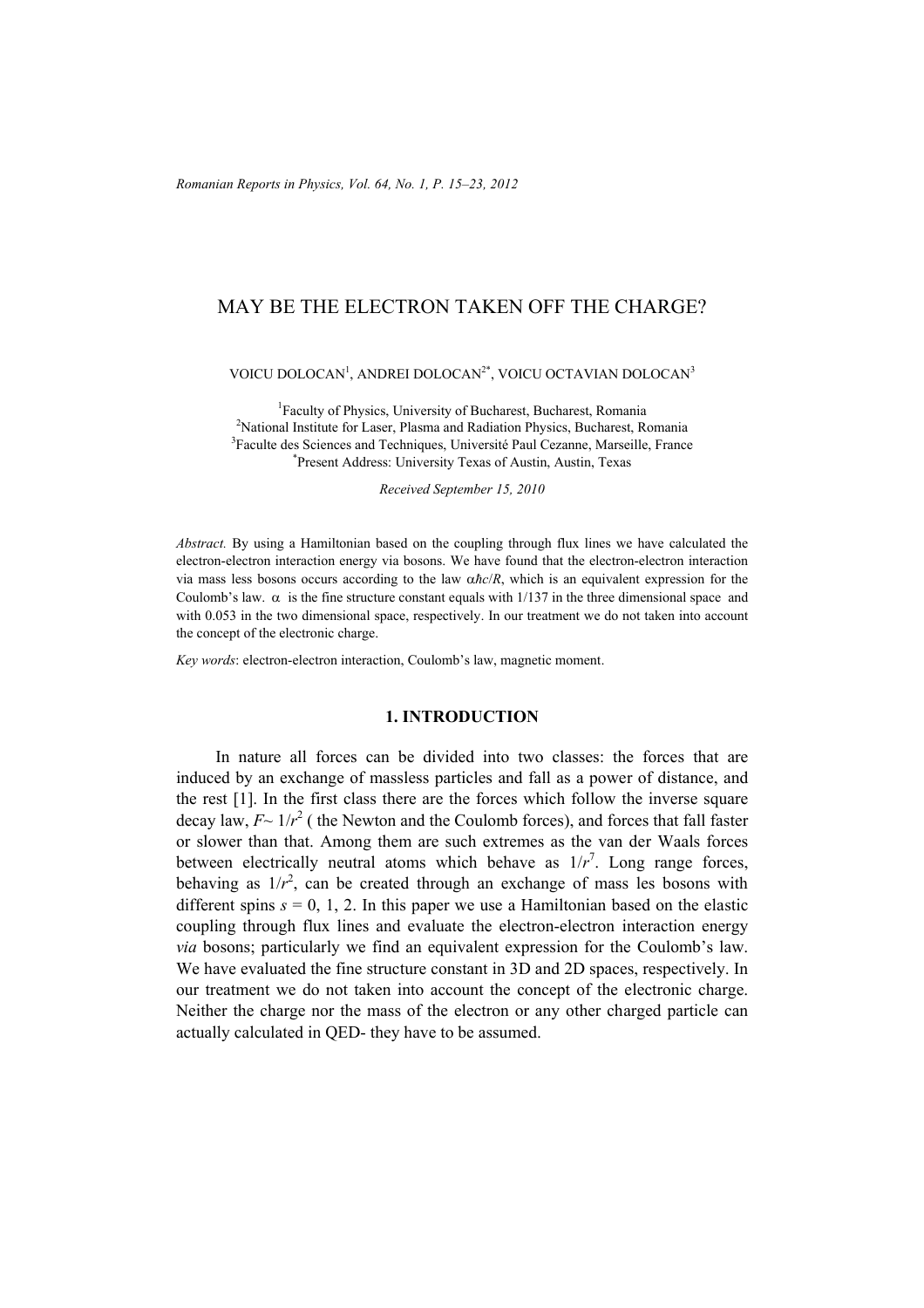#### **2. THE ELECTRON – ELECTRON INTERACTION** *VIA* **BOSONS**

In order to write the Hamiltonian for the electron-boson interaction consider a string (rope) on which electrons may walk. We have therefore the "tight-rope walking electrons". The Hamiltonian density of the isotropic elastic continuum is defined by [2, 3]

$$
H_{d} = \frac{1}{2\rho} \Pi_{\mu} \Pi_{\mu} + \frac{DR_{l}}{2} \frac{\partial u_{\mu}}{\partial z_{\mu}} \frac{\partial u_{l}}{\partial z_{l}} + \frac{\beta R_{l}}{2} \frac{\partial u_{\mu}}{\partial z_{l}} \frac{\partial u_{\mu}}{\partial z_{l}} - \Psi^{(z)}(z) \left[ -\frac{\hbar^{2}}{2m} \frac{\partial^{2}}{\partial z_{\mu}^{2}} \right] \Psi(z) + + \frac{D}{2} s_{l} \frac{\partial u_{\mu}}{\partial z_{\mu}} \frac{\partial u_{l}}{\partial z_{l}} \Psi^{*}(z) \Psi(z) + \frac{\beta}{2} s_{l} \frac{\partial u_{\mu}}{\partial z_{l}} \frac{\partial u_{\mu}}{\partial z_{l}} \Psi^{+}(z) \Psi(z).
$$
 (1)

We are to sum over repeated indices. The coordinate axes  $z_{\mu}$  are assumed to be orthogonal. The term in  $D$  is the square of the trace of the strain tensor, the term in  $β$  is the sum of the squares of the tensor components.  $R<sub>l</sub>$  is the distance between the two electrons,  $s_l$  is the electron displacement near its equilibrium position,

$$
\rho = \rho_o + \frac{(D\delta_{\mu l} + \beta)R_l}{c^2},\tag{2}
$$

 $\rho_0$  is "massive the density" of the interacting field, if this is a massive field,  $c$  is the velocity of the boson waves, and  $(D\delta_{ul} + \beta)R_l / c^2$  is the "massless density" of the interacting field.  $\Pi_{\mu}$  are the components of the momentum density,  $u_{\mu}(z)$  is the displacement of the string (that is of the coupling field) at the position **z**. The Hamiltonian of interaction is

$$
H_{I} = \frac{D}{2} \int \sum_{l} R_{l} s_{l} \frac{\partial u_{\mu}}{\partial z_{\mu}} \frac{\partial u_{l}}{\partial z_{l}} \Psi^{+}(\mathbf{z}) \Psi(\mathbf{z}) d\mathbf{z} + \frac{\beta}{2} \int \sum_{l} R_{l} s_{l} \frac{\partial u_{\mu}}{\partial z_{l}} \frac{\partial u_{\mu}}{\partial z_{l}} \Psi^{+}(\mathbf{z}) \Psi(\mathbf{z}) d\mathbf{z}
$$
(3)

where we have introduces the sum over neighbours, and [3]

$$
u_{\mu}(\mathbf{z}) = \frac{1}{\sqrt{NR}} \sum_{\mathbf{q}} \left( \frac{\hbar}{2\rho \omega_{\mathbf{q}\mu}} \right)^{1/2} \left( a_{\mathbf{q}\mu} e^{i\mathbf{q}\mathbf{z}} + a_{\mathbf{q}\mu}^{+} e^{-i\mathbf{q}\mathbf{z}} \right)
$$
(4)  

$$
s_{l} = \frac{1}{NR_{l}} \sum_{\mathbf{q}_{o}} \frac{\hbar}{2m\omega_{q_{o}l}} \left( b_{\mathbf{q}_{o}l} + b_{-\mathbf{q}_{o}l}^{+} \right) e^{i\mathbf{q}_{o}(\mathbf{z} - \mathbf{z}_{l})}
$$

 $\omega_{\mathbf{q}\mu}$  is the classical oscillation frequency

$$
\omega_{q\mu} = \left(\frac{D\delta_{\mu l} + \beta}{\rho}R\right)^{1/2}q,\tag{5}
$$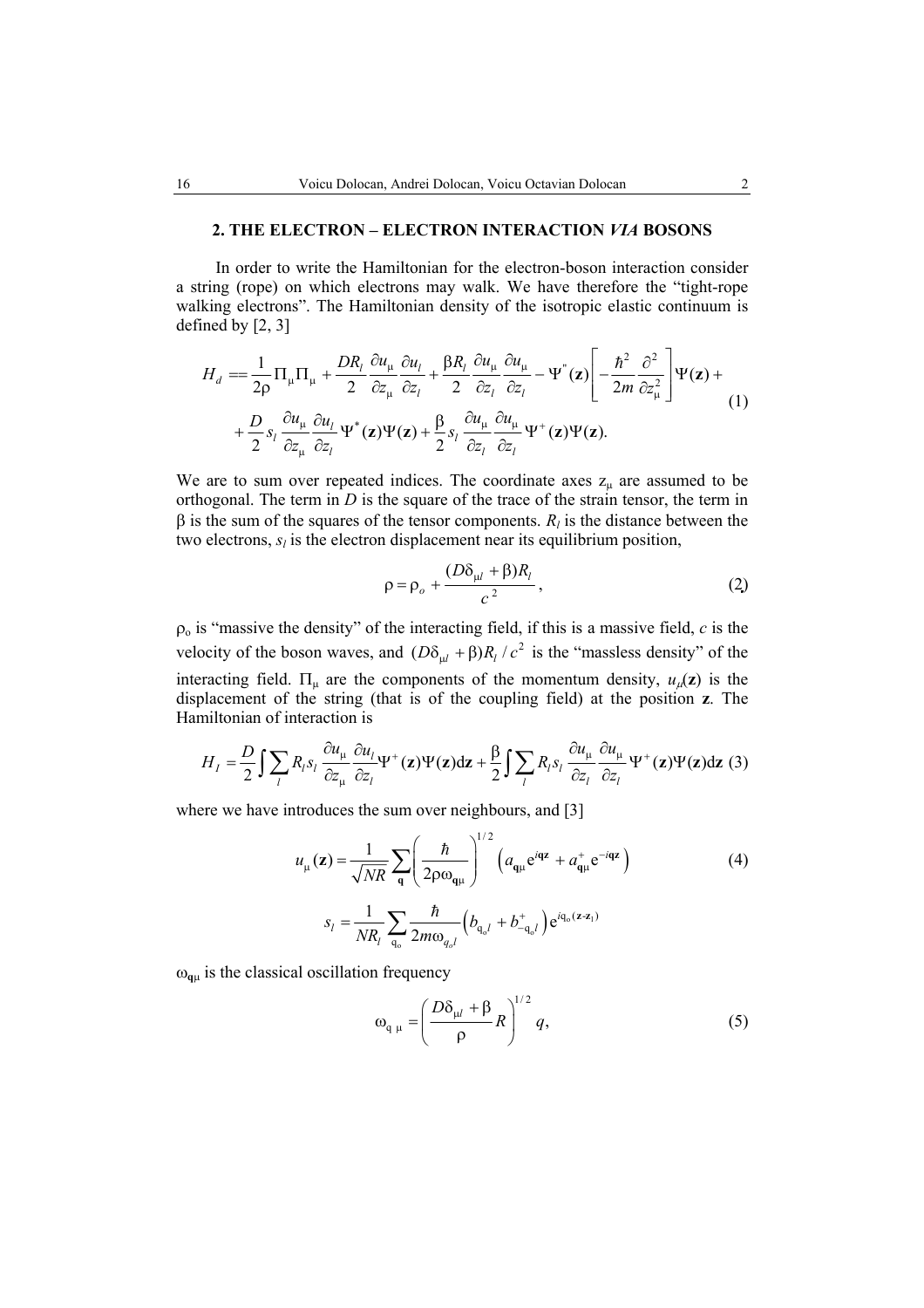where *l* denotes the longitudinal boson,  $a_q^+$ ,  $a_q$  are the boson creation and annihilation operators,  $b_{q0}^{\dagger}$ ,  $b_{q0}$  are the creation and annihilation operators associated with the electron oscillations, m is the electron mass and

$$
\Psi(\mathbf{z}) = \frac{1}{\sqrt{NR}} \sum_{\mathbf{k}, \sigma} c_{\mathbf{k}, \sigma} e^{i\mathbf{k}\mathbf{z}},
$$
  

$$
\Psi^+(\mathbf{z}) = \frac{1}{\sqrt{NR}} \sum_{\mathbf{k}, \sigma} c_{\mathbf{k}, \sigma}^+ e^{-i\mathbf{k}\mathbf{z}},
$$
 (6)

where *N* is the number of the links in the case of the linear lattice,  $c_{k,\sigma}^{\dagger}$ ,  $c_{k,\sigma}$  are the electron creation and annihilation operators, **k** is the wave vector of an electron and  $\sigma$  is the spin quantum number. Finally, the interaction Hamiltonian may be written

$$
H_{I} = -\hbar \sum_{\mathbf{k},\mathbf{k}',\mathbf{q},\mathbf{q}',\mathbf{q}_{o},\sigma,\sigma'} \left\{ g_{\mathbf{q}_{o}} b_{\mathbf{q}_{o}} (a_{\mathbf{q}} + a_{-\mathbf{q}}^{+}) (a_{-\mathbf{q}'} + a_{\mathbf{q}'}^{+}) c_{\mathbf{k}',\sigma'}^{+} c_{\mathbf{k},\sigma} \Delta (\mathbf{q} - \mathbf{q'} + \mathbf{k} - \mathbf{k'} + \mathbf{q}_{o}) + g_{\mathbf{q}_{o}}^{*} b_{\mathbf{q}_{o}}^{+} (a_{-\mathbf{q}} + a_{\mathbf{q}}^{+}) (a_{\mathbf{q}'} + a_{-\mathbf{q}'}^{+}) c_{\mathbf{k},\sigma}^{+} c_{\mathbf{k}',\sigma'} \Delta (\mathbf{q'} - \mathbf{q} + \mathbf{k'} - \mathbf{k} - \mathbf{q}_{o}) \right\},
$$
\n
$$
(7)
$$

where

$$
g_{\mathbf{q}_o} = \frac{\hbar D}{8N^2mR\left(\rho_o + \frac{DR}{c^2}\right)}\frac{\mathbf{q}\mathbf{q}'}{\omega_{\mathbf{q}}\omega_{\mathbf{q}_o}}e^{\sum_l i\mathbf{q}_o \mathbf{z}_l},\tag{8}
$$

where shear term and also the indices  $\mu$  were omitted. We use an approximation of nearest neighbours. In the interaction picture the effective Hamiltonian is given by [3, 4]

$$
H_{\rm II}^{\rm eff} = H_{\rm II} + H_{\rm I2},
$$
  
\n
$$
H_{\rm II} = \hbar \sum_{\mathbf{q},\mathbf{q}_o,\mathbf{k}} 2 |g_{\mathbf{q}_o}|^2 \frac{\omega_{\mathbf{q}}}{(\varepsilon_{\mathbf{k}} - \varepsilon_{\mathbf{k} - \mathbf{q}})^2 - \omega_{\mathbf{q}}^2} a_{\mathbf{q}} a_{\mathbf{q}_o} a_{\mathbf{q}_o}^+ a_{\mathbf{q}}^+ c_{\mathbf{k} - \mathbf{q}, \sigma'}^+ c_{\mathbf{k}, \sigma}^+ c_{\mathbf{k} - \mathbf{q}, \sigma'}^+ c_{\mathbf{k}, \sigma}^+ ,
$$
\n
$$
(9)
$$
  
\n
$$
H_{\rm I2} = 2\hbar \sum_{\mathbf{q},\mathbf{k}} 2 |g_{\mathbf{q}}|^2 \frac{1}{(\varepsilon_{\mathbf{k}} - \varepsilon_{\mathbf{k} - \mathbf{q}}) - \omega_{\mathbf{q}}} a_{\mathbf{q}} a_{\mathbf{q}}^+ c_{\mathbf{k} - \mathbf{q}, \sigma}^+ c_{\mathbf{k} - \mathbf{q}, \sigma}^+,
$$

where in the Kronecker  $\Delta$  we have used  $\mathbf{q}' = \mathbf{q}_0$ ,  $\mathbf{k}' = \mathbf{k} - \mathbf{q}$ . The expectation value of the energy of  $H<sub>II</sub>$  is the electron-electron interaction energy *via* bosons, while the expectation value of  $H<sub>12</sub>$  is the electron-boson interaction energy [3]. The expectation value of the energy of interaction is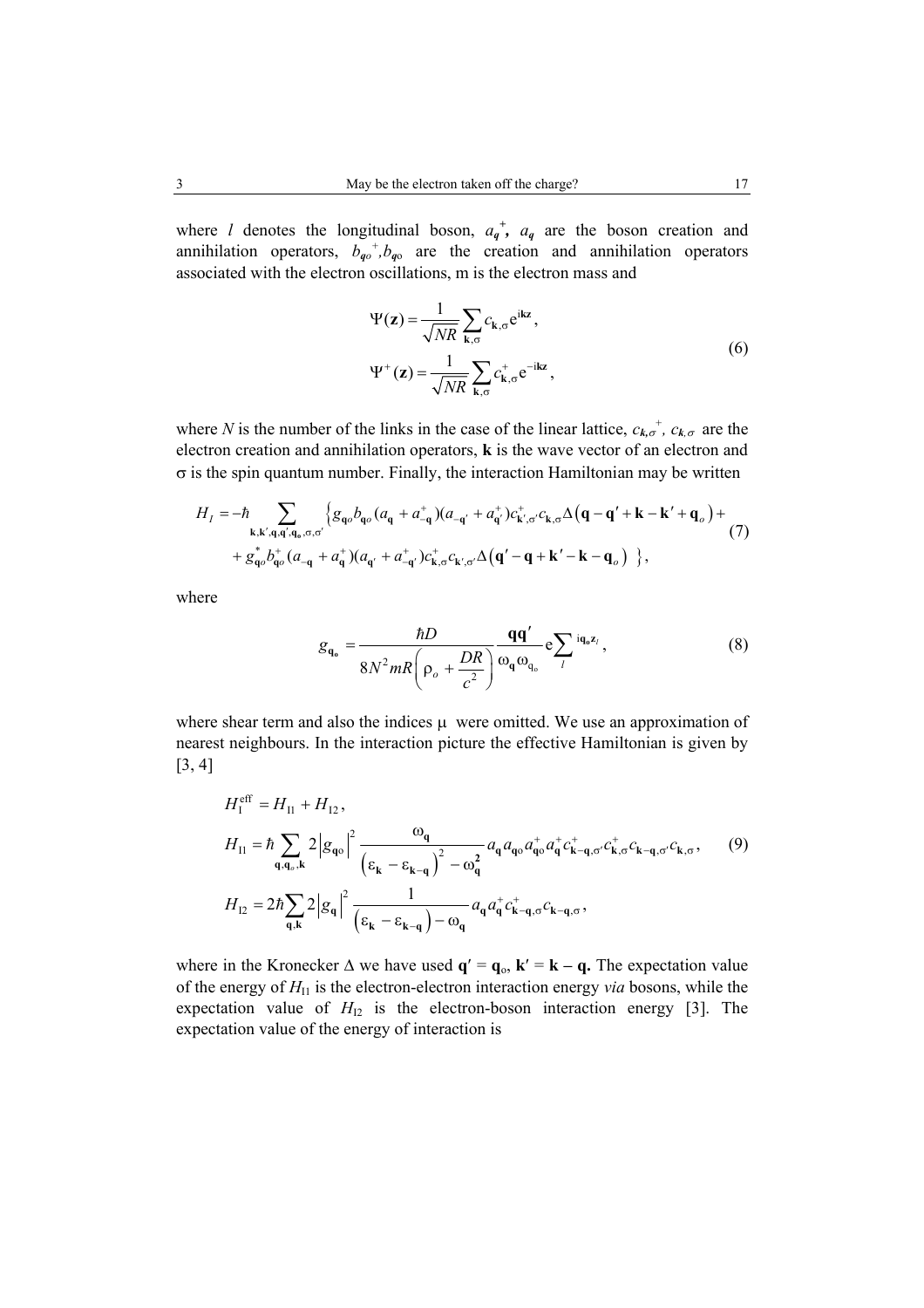$$
E_{I} = \frac{\hbar^{3} D^{2}}{32N^{3} m^{2} R^{2} \left(\rho_{o} + \frac{DR}{c^{2}}\right)^{2}} \sum_{\mathbf{q}, \mathbf{q}_{o}, \mathbf{k}} \frac{\left(\mathbf{q} \cdot \mathbf{q}_{o}\right)^{2}}{\omega_{\mathbf{q}}^{2} \omega_{\mathbf{q}_{o}}^{2}} \left| \frac{1}{\sqrt{N}} \sum_{l} e^{i\mathbf{q}_{o} z_{l}} \right|^{2} \frac{\omega_{\mathbf{q}}}{\left(\varepsilon_{\mathbf{k}} - \varepsilon_{\mathbf{k} - \mathbf{q}}\right)^{2} - \omega_{\mathbf{q}}^{2}} \times \\ \times \left(n_{\mathbf{q}} + 1\right) \left(n_{\mathbf{q}_{o}} + 1\right) n_{\mathbf{k}} n_{\mathbf{k} - \mathbf{q}}.
$$

In the case the electron-electron repulsion energy  $E_i'$  is given by Eq. (10) where we substitute the Fröhlich fraction [4]

$$
\frac{\omega_{\mathbf{q}}}{\left(\varepsilon_{\mathbf{k}} - \varepsilon_{\mathbf{k} - \mathbf{q}}\right)^2 - \omega_{\mathbf{q}}^2}
$$
 (11a)

which give an attractive interaction when  $(\epsilon_k - \epsilon_{k-q})^2 \ll \omega_q^2$ , by the fraction

$$
\frac{-1}{\varepsilon_{\mathbf{k}} - \varepsilon_{\mathbf{k} - \mathbf{q}} - \omega_{\mathbf{q}}},\tag{11b}
$$

which give, in the same approximation, a repulsive interaction. The explanation consists in the fact that the fraction (11a) assumes that one particle delivers a boson and the other absorbs it, while the fraction (11b) assume that both electrons absorb or emit bosons.

### **3. AN EQUIVALENT EXPRESSION FOR THE COULOMB'S LAW**

The expectation value of the energy of the interaction Hamiltonian  $H<sub>II</sub>$  (10) with (11b) is

$$
E_{i} = 2\hbar \sum_{\mathbf{q}, \mathbf{q}_{o}, \mathbf{k}} \left| g_{q_{o}} \right|^{2} \frac{-1}{\left( \varepsilon_{\mathbf{k}} - \varepsilon_{\mathbf{k} - \mathbf{q}} \right) - \omega_{\mathbf{q}}} \left( n_{\mathbf{q}} + 1 \right) \left( n_{\mathbf{q}_{o}} + 1 \right) n_{\mathbf{k}} n_{\mathbf{k} - \mathbf{q}} , \tag{12}
$$

where  $g_{\mathbf{q}_o}$  is given by Eq. (8). For  $n_{\mathbf{q}}$ ,  $n_{\mathbf{q}_o} = 0$ ,  $n_{\mathbf{k}}$ ,  $n_{\mathbf{k}-\mathbf{q}} = 1$ ,  $N = 1$ , from Eqs. (12) and (8) one gets

$$
E_i = \sum_{\mathbf{q}, \mathbf{q}_0, \mathbf{k}} \frac{D^2}{32} \frac{\hbar^2}{\mu^2 R^2 \omega_{\mathbf{q}_0}^2} \frac{\left(\mathbf{q} \cdot \mathbf{q}_0\right)^2}{\left(\rho_o + \frac{DR}{c^2}\right)^2 \omega_{\mathbf{q}}^2} \left| \sum_l e^{i\mathbf{q}_0 \cdot \mathbf{R}_l} \right|^2 \frac{-1}{\left(\epsilon_{\mathbf{k}} - \epsilon_{\mathbf{k} - \mathbf{q}}\right) - \omega_{\mathbf{q}}}.
$$
 (13a)

Further,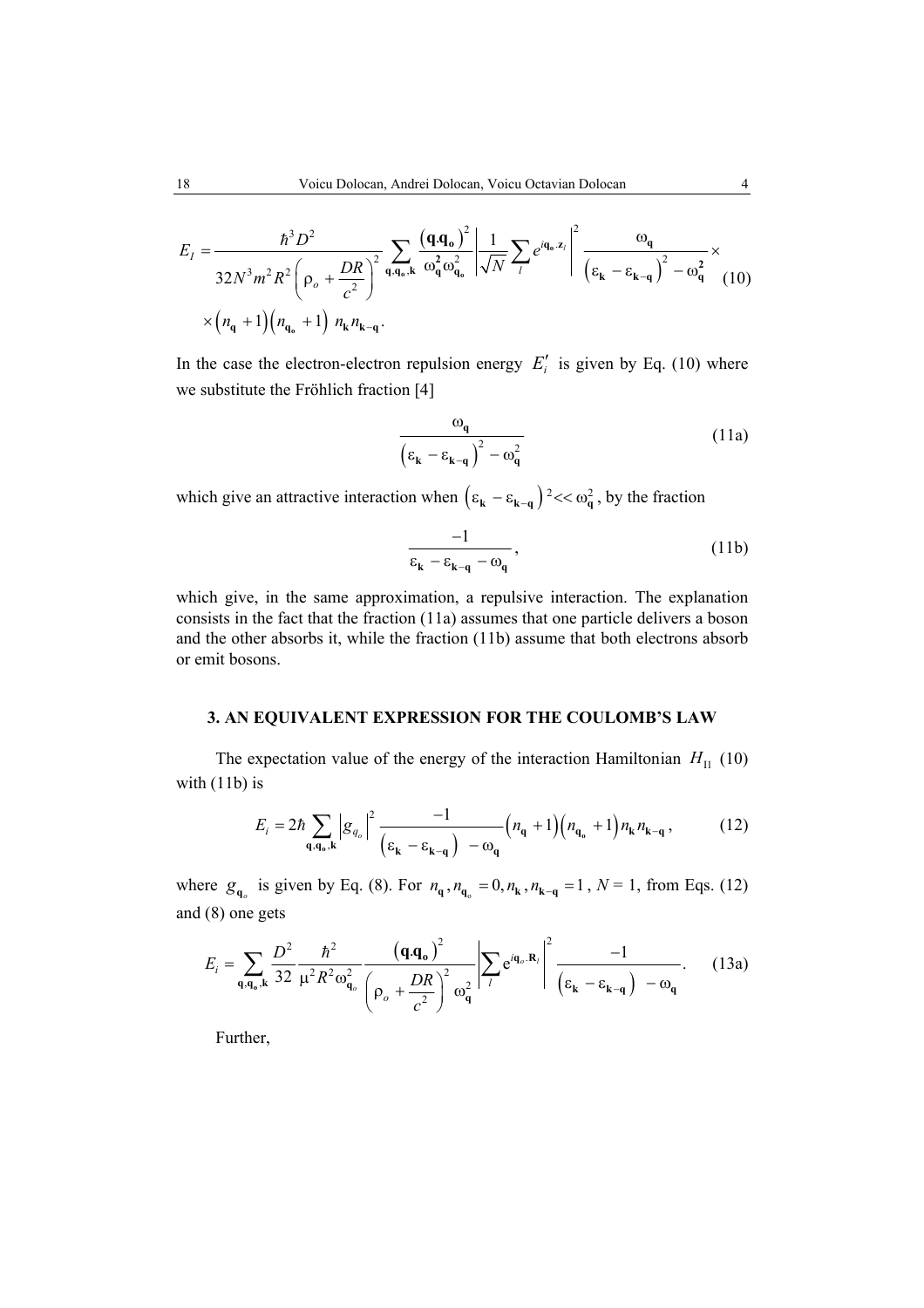$$
\left|\sum_{l} e^{i\mathbf{q}_{o} \cdot \mathbf{R}_{l}}\right|^{2} = 2\left[1 + \cos(\mathbf{q}_{o} \cdot \mathbf{R})\right], \quad \omega_{q} = cq, \omega_{\mathbf{q}_{o}} = \hbar q_{o}^{2} / 2m, \varepsilon_{\mathbf{k}} = \hbar \mathbf{k}^{2} / 2m, \text{ where } c
$$

is the light velocity. If the boson field is a mass less field, then  $\rho_0 = 0$  and Eq. (13a) becomes

$$
E_I = \frac{\hbar^3 c^4}{32\mu^2 R^4} \sum_{\mathbf{q}, \mathbf{q}_0, \mathbf{k}} \frac{\left(\mathbf{q} \cdot \mathbf{q}_0\right)^2}{\omega_{\mathbf{q}}^2 \omega_{\mathbf{q}0}^2} \left| \sum_n e^{i\mathbf{q}_0 \mathbf{R}_n} \right|^2 \frac{-1}{\left(\varepsilon_{\mathbf{k}} - \varepsilon_{\mathbf{k} - \mathbf{q}}\right) - \omega_{\mathbf{q}}}.
$$
 (13b)

Now we apply this equation to a system of two electrons at  $\mathbf{R}_1$  and  $\mathbf{R}_2$ acting on the vacuum of the less mass boson field. In this case  $(e^{iq_{0}R_{n}}|^{2} = 2(1 + \cos(q_{0}R)), \varepsilon_{k} = \hbar k^{2}/2m, \omega_{q} = cq, \omega_{q_{0}} = \hbar q_{0}^{2}/2m,$  $\sum_{n} |e^{iq_{o}R_{n}}|^{2} = 2(1 + \cos(q_{o}R)), \varepsilon_{k} = \hbar k^{2} / 2m, \omega_{q} = cq, \omega_{q_{o}} = \hbar q_{o}^{2} / 2m, n_{q}$  is the occupation number of bosons,  $n_k$  is the occupation number of fermions and  $\mathbf{R} = \mathbf{R}_1 - \mathbf{R}_2$ . Further, if we assume  $(\varepsilon_k - \varepsilon_{k-q}) < \omega_q$ , we write

$$
\sum_{\mathbf{q}} \frac{\left(\mathbf{q} \cdot \mathbf{q}_{o}\right)^{2}}{\omega_{\mathbf{q}}^{3} \omega_{\mathbf{q}_{o}}^{2}} = \left(\frac{2m}{\hbar}\right)^{2} \frac{1}{q_{o}^{2} c^{3}} \frac{\Omega}{\left(2\pi\right)^{2}} \int_{0}^{\pi} \cos^{2} \alpha \sin \alpha \, d\alpha \int_{0}^{q_{o}} q \, dq = \left(\frac{2m}{\hbar}\right)^{2} \frac{R^{3}}{9\pi c^{3}}
$$

and

$$
\sum_{\mathbf{q}_o} \left[ 1 + \cos\left(\mathbf{q}_o \mathbf{R}\right) \right] = \sum_{\mathbf{q}_o} 1 + \sum_{\mathbf{q}_o} \cos\left(\mathbf{q}_o \mathbf{R}\right) =
$$
  
=  $1 + \frac{\Omega}{\left(2\pi\right)^2} \int_0^{\pi} d\theta \int_0^{0.76\pi/R} dq_o q_o^2 \cos\left(q_o R \cos\theta\right) \sin\theta = 1.514.$ 

We have considered  $\sum_{k} 1 = 1$ and  $\Omega = 4\pi R^3 / 3$ . The upper limit of the integrals over  $q, q_o$  appear from the requirement

$$
\frac{4\pi R^3/3}{(2\pi)^3} \times 4\pi \frac{q_m^3}{3} = 1.
$$

The interaction energy becomes [5]

$$
E_I = 2 \times 7.24 \times 10^{-3} \frac{hc}{R} \approx 2 \times \frac{1}{137} \frac{hc}{R} = 2 \times \frac{\alpha hc}{R},
$$
 (14)

where  $\alpha$  is the fine structure constant. The factor 2 appears because we have considered the two nearest neighbours of an electron. This is an equivalent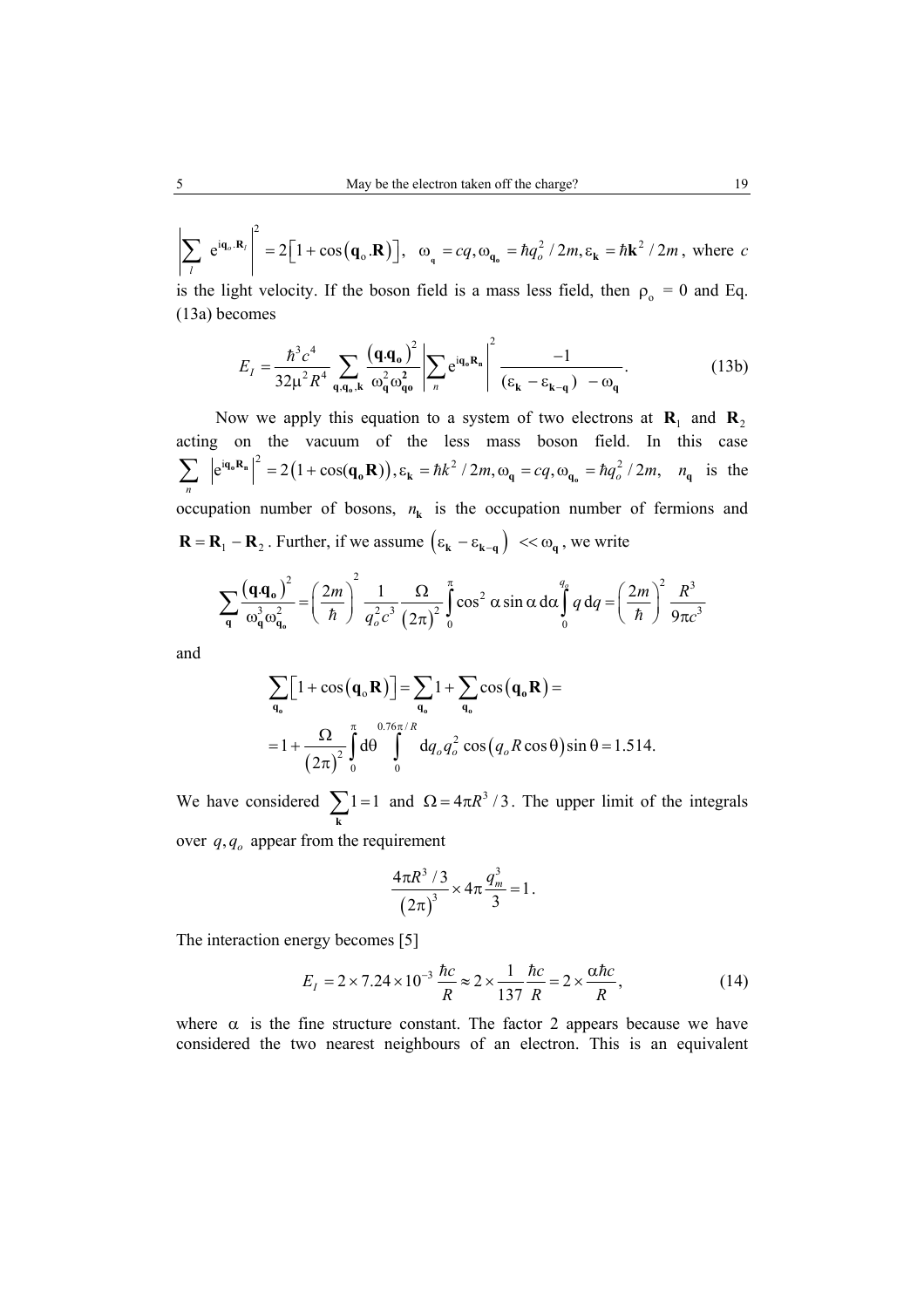expression of the Coulomb's law, because  $\alpha \hbar c = e^2 / 4\pi \varepsilon_0$ . In the case of the electron-proton interaction, as for example in the hydrogen atom, in front of the interaction energy (14) is the sign *minus*. When a particle has a charge *Q*, that is  $Q/e$  electronic charges, the term from the right-hand side of Eq.  $(14)$  is multiplied by  $Q_1Q_2/e^2$ , because in this case we must define  $|\Psi|^2 \propto Q/e$  (the number of electronic charges per particle). In the case of the hydrogen like atoms  $Q_1Q_2/e^2 = Z \cdot 1 = Z$ , where *Z* is the nucleus charge.

#### **4. THE COULOMB'S LAW IN THE TWO DIMENSIONAL SPACE**

How does show the Coulomb interaction energy (14) in a two dimensional space? Let us consider Eq. (13*b*) in a two dimensional space. In a two dimensional space we have

$$
\left| \sum_{l} e^{i \mathbf{q}_o \cdot \mathbf{R}_l} \right|^2 \delta_{R_{12}, R_n} = 2(1 + \frac{1}{2\pi} \int_{0}^{2\pi} e^{i q_o R_n \cos \theta} d\theta) = 2(1 + J_o(q_o R_n)), \quad (15)
$$

where  $J_o(x)$  is the Bessel function of the first kind,  $\mathbf{R}_{12} = \mathbf{R}_1 - \mathbf{R}_2$ , and the index *n* is the principal quantum number. Next,

$$
\sum_{\mathbf{q}} \frac{(\mathbf{q} \cdot \mathbf{q}_{o})^{2}}{\omega_{\mathbf{q}}^{3} \omega_{\mathbf{q}_{o}}^{2}} = \left(\frac{2\mu}{\hbar}\right)^{2} \sum_{\mathbf{q}} \frac{q^{2} q_{o}^{2} \cos^{2} \alpha}{q_{o}^{4} q^{3} c^{3}} = \left(\frac{2\mu}{\hbar}\right)^{2} \sum_{\mathbf{q}} \frac{\cos^{2} \alpha}{q_{o}^{2} q c^{3}} =
$$
\n
$$
= \frac{S}{(2\pi)^{2}} \left(\frac{2\mu}{\hbar}\right)^{2} \frac{1}{c^{3} q_{o}^{2}} \int_{0}^{2\pi} \cos^{2} \alpha \, d\alpha \int_{0}^{q_{o}} dq = \frac{\pi R^{2}}{(2\pi)^{2}} \left(\frac{2\mu}{\hbar}\right)^{2} \frac{\pi}{c^{3} q_{o}} = \left(\frac{2\mu}{\hbar}\right)^{2} \frac{R^{2}}{4c^{3} q_{o}} \tag{16a}
$$

and therefore,

$$
\sum_{\mathbf{q},\mathbf{q}_o} \frac{\left(\mathbf{q} \cdot \mathbf{q}_o\right)^2}{\omega_q^3 \omega_{\mathbf{q}_o}^2} \left\{ J_o(q_o R_n) + 1 \right\} = \left(\frac{2\mu}{\hbar}\right)^2 \frac{R^2}{4c^3} \frac{S}{\left(2\pi\right)^2} 2\pi \int_0^{2/R} \frac{1 + J_o(q_o R_n)}{q_o} q_o \, \mathrm{d}q_o =
$$
\n
$$
= \left(\frac{2\mu}{\hbar}\right)^2 \frac{R^2}{4c^3} \frac{\pi R^2}{2\pi} \frac{1}{R} \left\{ 2 + \int_0^2 J_o(q_o R_n) \, \mathrm{d}\left(q_o R_n\right) \right\} = \left(\frac{2\mu}{\hbar}\right)^2 \frac{R^3}{8c^3} \left\{ 2 + 1.426 \right\} .
$$
\n(16b)

The interaction energy in the two dimensional space becomes

$$
E_i^{2D} = \frac{\hbar^3 c^4}{32\mu^2 R^4} \frac{4\mu^2}{\hbar^2} \frac{R^3}{8c^3} \times 3.426 = 2 \times 0.053 \frac{\hbar c}{R} = 2 \times \frac{\alpha_{2D} \hbar c}{R},
$$
 (17)

where the fine structure constant in the two dimensional space is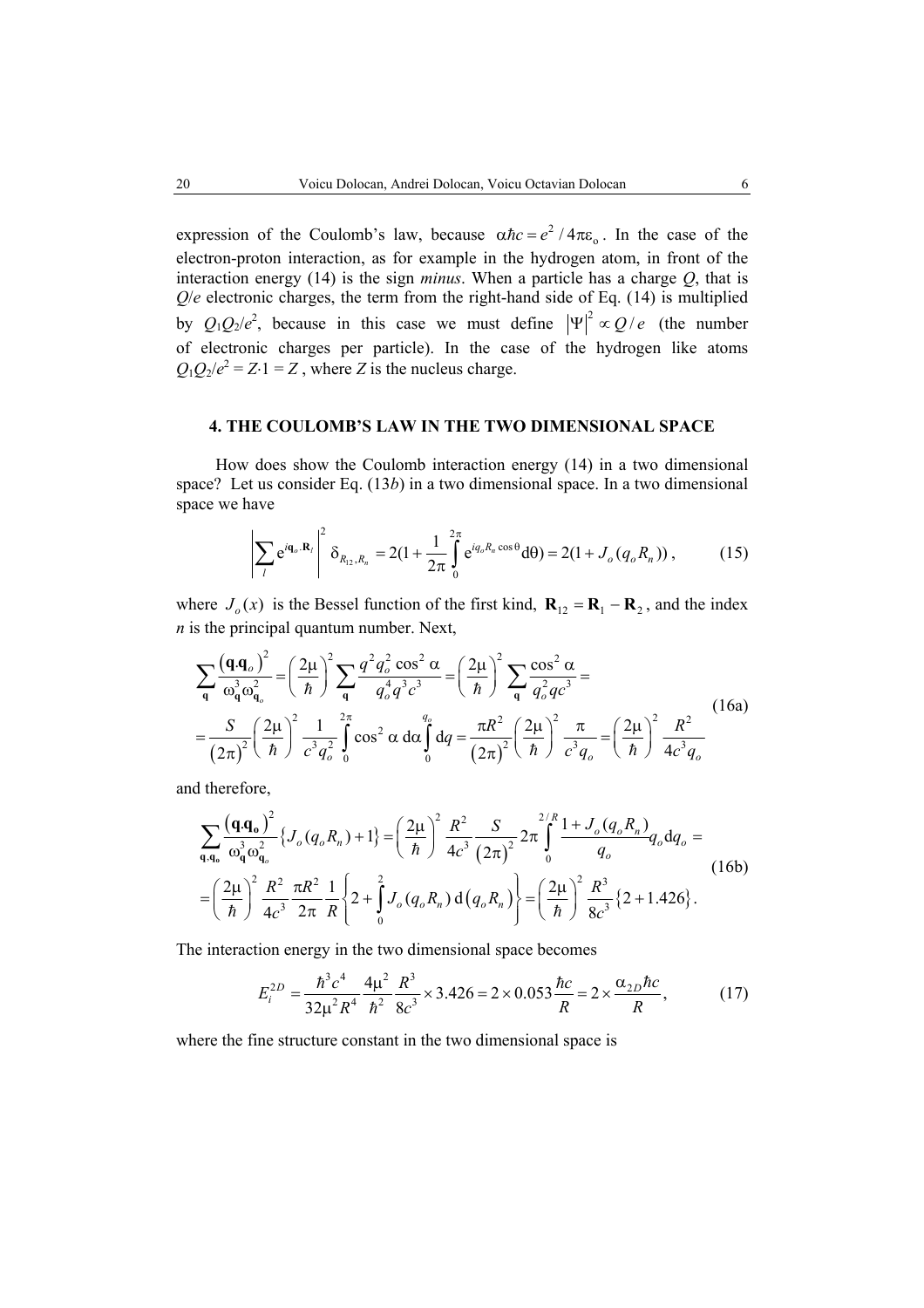$$
\alpha_{2D} = 0.053 \approx 7.26\alpha,\tag{18}
$$

where  $\alpha$  is the fine structure constant in the three dimensional space.

It appears that in the three dimensional space the Coulomb interaction (17) is approximately 7 times stronger than in the three dimensional space. The Bohr radius of the Hydrogen atom becomes

$$
a_o^{2D} \equiv R_1^{2D} = \frac{\hbar}{4\alpha_{2D}\mu c},
$$

that is 29 times smaller than in the three dimensional space, and the ground state energy of the hydrogen atom

$$
E_{10}^{2D} = -\frac{4\alpha_D^2 m_r c^2}{2},\tag{19}
$$

that is 200 times larger than in the three dimensional space. Here  $m_r$  is the reduces mass of the proton and the electron. The factor 4 in the two last relations appears because in the two dimensional space [6] the quantum number *n* is substituted by  $(n - \frac{1}{2})$ .

## **5. A RELATION BETWEEN THE ELECTROSTATIC ENERGY OF THE ELECTRON IN THE HYDROGEN ATOM AND THE MAGNETIC MOMENT**

Till now we can not found a definition of the magnetic filed or moment, without taking into account the electronic charge concept, as we have found for the electrostatic energy of interaction. If magnetism is the oldest great mystery of matter, it has also remained on of the most difficult to explain. Magnetic fields are produced by electric currents, which can be macroscopic currents in wires, or microscopic currents associated with electrons in atomic orbits. The magnetic field **B** is defined in terms of force on moving charge in the Lorentz force law. The magnetic field in the electron frame of reference arising from the orbital motion is

$$
\mathbf{B} = \frac{\mu_o Z e \mathbf{L}}{4 \pi m a_o^2},\tag{20}
$$

where **L** is the orbital magnetic momentum. For a hydrogen electron in a 2*p* state at a radius 4×Bohr radius, this translates to a magnetic filed of about 0.3 Tesla. This is fairly consistent with the splitting of levels observed in the hydrogen fine structure.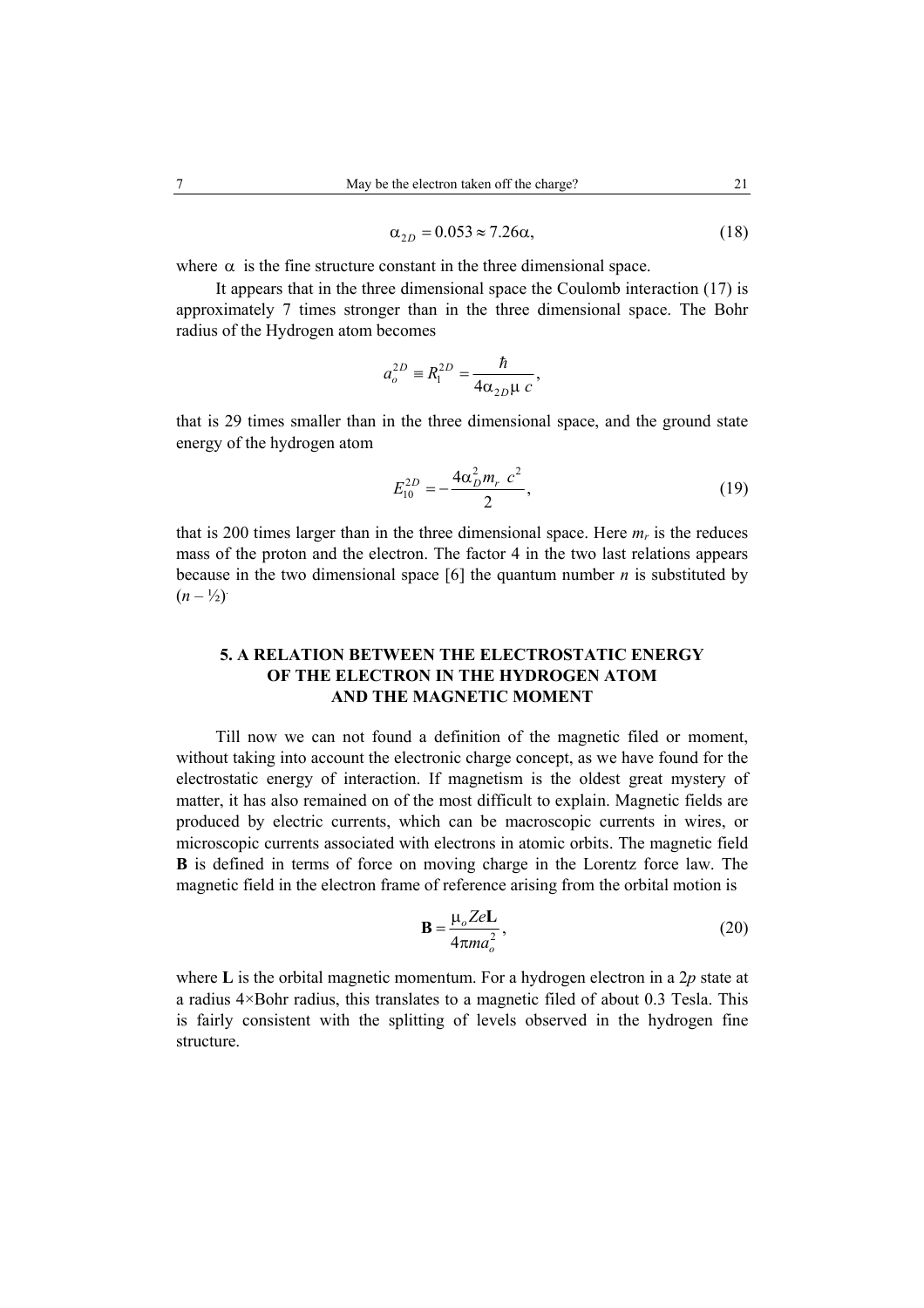Now, if we can see the electron in the hydrogen atom as a quantum ring (if

we neglect the dimensions of the proton with respect to the Bohr radius) the magnetic flux threading the ring, in *z* direction, is  $\Phi_{0} = -(h/e)m_{1}$  and the corresponding magnetic filed is

$$
B_o = -\frac{1}{\pi n^4 a_o^2} \frac{h}{e} m_l.
$$
 (21)

For  $n = 2$ , one obtains  $B_0 = 2.9 \times 10^4$  Tesla. Here *n* is the principal quantum number and  $m_l$  is the magnetic quantum number. On the other hand, the orbital magnetic moment of an electron in the hydrogen atom is

$$
\vec{\mu} = -\frac{e}{2m} \mathbf{L}.
$$

If the magnetic field is in the *z* direction we only care about the *z*-component of  $\mu$ 

$$
\mu_z = -\frac{e}{2m} L_z = -\frac{e}{2m} (m_l \hbar).
$$
 (22)

The magnetic potential "selfenergy" of the electron may be written

$$
E_i = -\mu_z B_o = -\frac{\hbar^2}{ma_o^2} \frac{m_l^2}{n^4} = -\frac{\alpha^2 mc^2 m_l^2}{n^4} = \frac{m_l^2}{n^2} E_c.
$$
 (23)

where  $E_c$  is just the Coulomb energy of electron in the hydrogen atom. But the existence of a field  $B_0$  (21) is not evidenced. In the fine structure of the hydrogen atom is evidenced the field *B* (20) only.

#### **6. CONCLUSIONS**

We have used a Hamiltonian based on the coupling through flux lines, in order to evaluate the electron-electron interaction energy *via* bosons, particularly the Coulomb's law. Relation (10) is a general formula, which is valid for any boson types, when  $\rho_0 = 0$  or  $\rho_0 \ll DR/c^2$  that is at large separation between particles and small velocity of the bosons.

To summarize, a testable prediction of our theory is the finding of a relation of interaction between two electrons *via* mass less bosons on the form αħc/R, which is equivalent to the Coulomb's law,  $e^2/4\pi\epsilon_o R$ . In the two dimensional space we have found that the fine structure constant  $\alpha_{2D} \approx 0.053$ , which is by 7 times larger than that of three dimensional space. Also, we have established a relation between the electron magnetic moment of the electron in the hydrogen atom and its Coulomb energy of interaction. In another paper we have calculated the Lamb shift